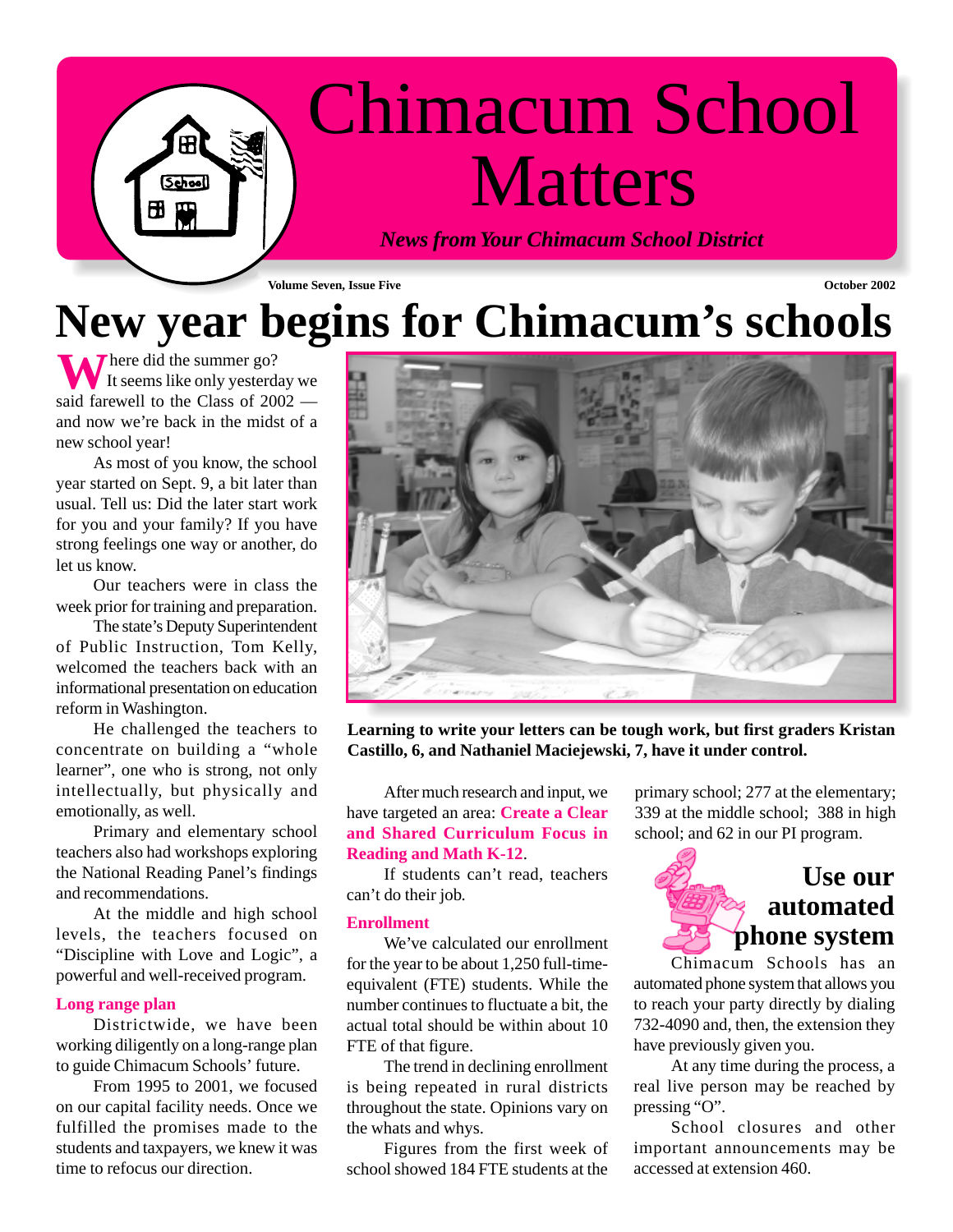### **New teachers: impressive resumes, great personalities ´ ´**

This year we have five new teachers at Chimacum Schools.

**Debora Thomsen**, a high school language arts teacher for this year, is a former associate professor from Central Missouri State University. She has a doctorate in health education and a master's degree in psychology.

Amongst her many credits is a Governor's Award for Excellence in HIV/AIDS Prevention Education.

**Pete Schornstaedt**, a new high school math teacher, taught last at the Wallkill Valley High School, in New Jersey. He is an active athletics coach (girls' soccer at CHS) and theater advocate. He also was a physics' competition advisor.

The former civil engineer has a master's degree in education.

**Paul Pugh** is our new band teacher, grades 5-12.

He comes to us from the University of Northern Colorado, the school from which he also received his doctorate in music education.

The professional musician and his trumpet accumulated quite an impressive performance resume before **´ ´** he went back to school to earn his teaching credential.

**Debra Knauss**, our new librarian, comes to us from the Chewelah, Washington school district. There she



**Chimacum Schools welcome new teachers Paul Pugh, Pete Schornstaedt, Susanne Whipple and Debra Knauss. Not pictured, Debora Thomsen.**

was not only their librarian, but an elementary and middle school teacher, as well.

She earned her master's degree in education from Eastern Washington University.

**Suzanne Whipple** is a new special education learning specialist, working with students and teachers. She has master's degrees in social work and educational psychology. Most recently, she was a learning support teacher in the Edmonds School District.

Previously, she spearheaded an impressive program in substance abuse and violence prevention, with offerings ranging from outdoor adventure-based experiences to school-based workshops.

### **Link Crew freshman orientation a great success. . .again**

In the fall of 2000, Chimacum High School was the first school on the Olympic Peninsula to embrace the Link Crew training program.

The dynamic program links successful upperclassmen with incoming freshmen.

The transition from middle school into high school should be an exciting adventure. But, many students are totally unprepared for the greater responsibilities of high school. The teens may feel overwhelmed, yet be hesitant to admit it.

The goal of Link Crew is to increase academic support through peer support, develop leadership skills, and allow successful older students to pass on positive traditions.

By working together, CHS students can be successful and enjoy each other, which creates a supportive and positive atmosphere on campus.

Asking for volunteers from amongst a cross-section of its top juniors and seniors, CHS had the leaders trained in team-building activities, cooperative skill development and discussion skills.

Link leaders are encouraged to phone and check in with their freshmen throughout the year — especially during the first few weeks of school.

A Link Alert is a form for a teacher to fill out when he or she sees a freshman in distress. The form is routed back to the student's Link leader, who takes the appropriate action, before rerouting the note back to the teacher.

Link Follow-Ups are special lessons, taught in English class. Topics include making good choices, using resources on campus, dealing with peer pressure, and more.

Our goal is to get each freshman class off on the right foot, while making sure the upperclassmen's attitudes towards the younger students remain healthy and friendly.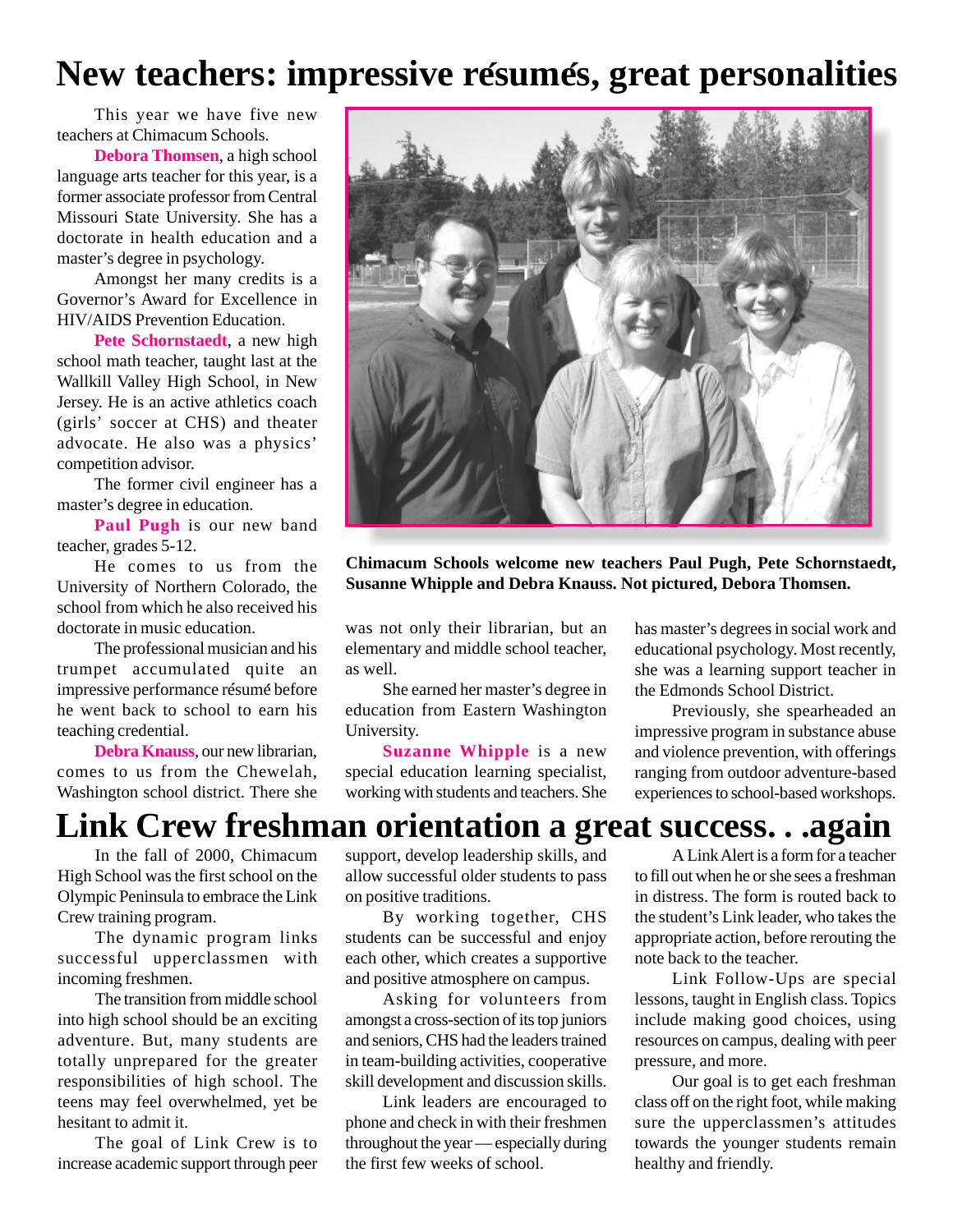### **Long-term WASL test scores show CSD improvement**

The advent of the Washington Assessment of Student Learning tests raised the bar on education expectations within the state. That's a good thing.

But, these significantly more stringent tests sometimes leave us having to explain why scores aren't higher, or what in the world do those numbers mean?

Across the state, middle school scores have been lower than educators and parents would like.

#### **They are learning!**

Last spring marked the second year we've had a class that has progressed from the seventh grade through the tenth grade, and taken the WASL tests at both grade levels.

We were so excited to compare the scores of the same classes and discover significant improvement in their test scores between middle school and the tenth grade.

Our teachers have been trying to isolate the areas of concern. We're also working at better aligning our

#### *Meet our new director:*



curriculum to the tests. We want to make sure each Chimacum student is learning what is necessary to progress to the next level of his or her education.

While we are pleased with the growth shown, we continue to strive towards more students reaching the state's higher standard.

> **Seventh grade scores Tenth grade scores**





**WASL scores of the Class of 2003**



**These scores indicate the percentage of students who have met the standard. For further information about WASL testing for grades 4, 7 and 10, please contact Debra Gilbreath, Curriculum and Assessment specialist, at 743-4090, extension 276.**

### **Jefferson County College Night**

#### *Families and students: You're all invited!*

The Jefferson Education Center will host a College Night for students and family members at 6:30 p.m., Wednesday, October 16, in the Chimacum High School Library.

This year's roster of invited schools includes: the University of Washington, Washington State University, Cornell University, Seattle Pacific University, Lake Washington Technical College, Peninsula College, Olympic College, Fairfield University, the Cornish College of Art, Evergreen State College, Pacific Lutheran University, Hampshire College, Central and Western Washington universities, City University, and others.

For additional information, contact Matt Lyons at 379-4034.

### **Earn a diploma with NovaNET**

Young adults, up to the age of 21, may earn a high school diploma through NovaNET. The after-hours program allows current and former Chimacum High School students to work online to recover enough credits to earn a diploma.

No prior computer skills are necessary. The program is masterybased and allows students to work at their own pace. For more information, contact Brent White, 732-4481.

In mid-August, the members of the Chimacum School Board appointed Kevin Miller to fill the position vacated by our highly-respected director, Bill Eldridge.

**Miller**

**Kevin**

Kevin and his

wife, Susan, live on Marrowstone Island. They have two children in Chimacum Schools: Alyssa, grade 8, and Erin, grade 11.

The Millers' son, Christopher, is a 2001 Chimacum graduate, currently attending Pacific Lutheran University.

Kevin is an Associate Broker at Windermere Real Estate Port Ludlow.

He is a board member and past vice president of the Jefferson County Home Builders Association; and a past president of the Marrowstone Island Community Association.